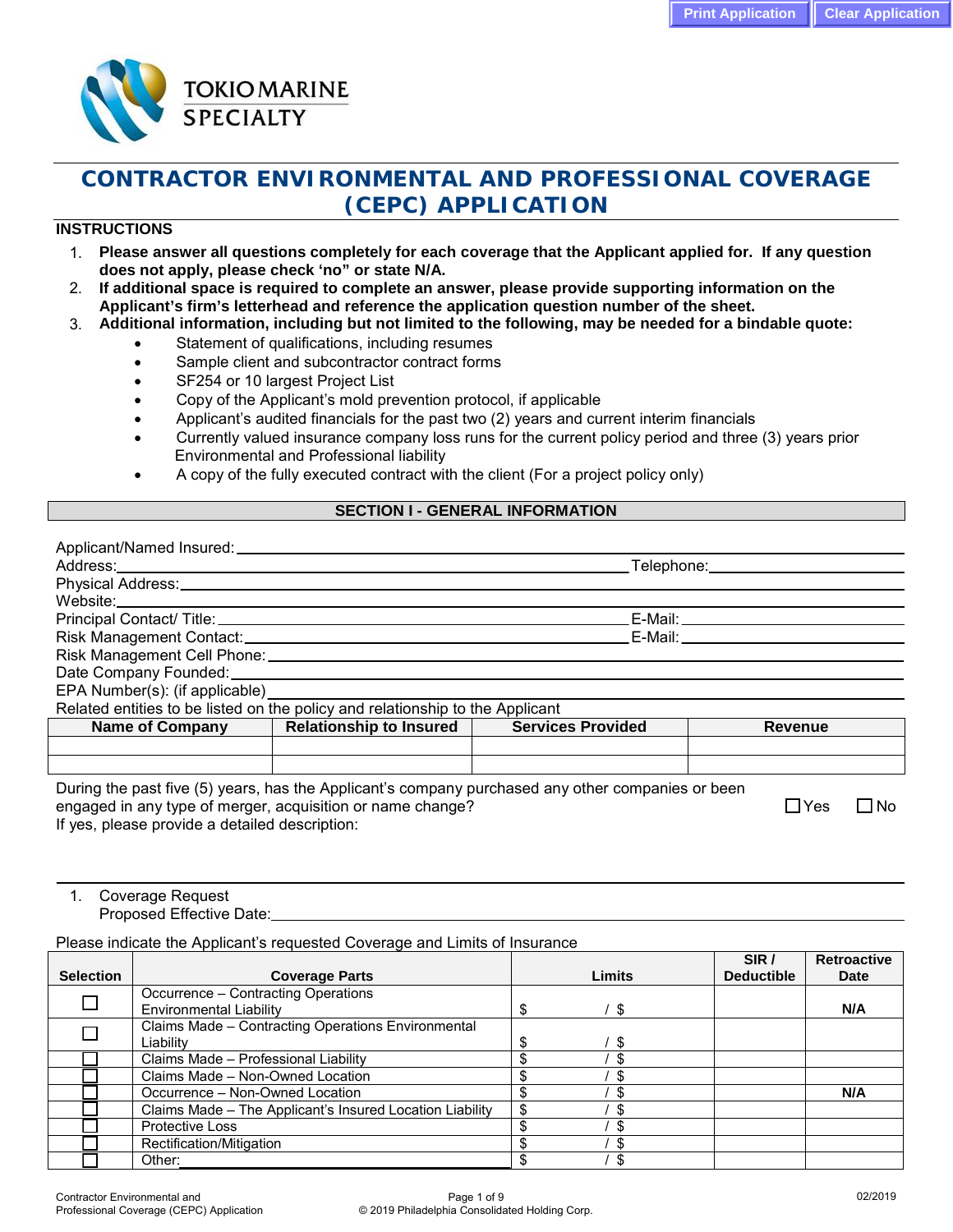### 2. The Applicant's Staff:

|                                 | <b>Number of Personnel</b> | <b>Number of Certified Professionals and</b> |
|---------------------------------|----------------------------|----------------------------------------------|
| <b>Position</b>                 |                            | <b>Type of Certification</b>                 |
| Principals, Officers, Directors |                            |                                              |
| Architects/Engineers            |                            |                                              |
| Geologists/Scientists           |                            |                                              |
| <b>Industrial Hygienists</b>    |                            |                                              |
| <b>Project Managers</b>         |                            |                                              |
| Supervisors/Foremen             |                            |                                              |
| <b>Fields Personnel</b>         |                            |                                              |
| Total Staff:                    |                            |                                              |

What professional organizations is the Applicant's firm or its key personnel members of?

| a.      | Revenue                                                                                                                                                                                                                        |                 |                                                                                            |                       |                     |
|---------|--------------------------------------------------------------------------------------------------------------------------------------------------------------------------------------------------------------------------------|-----------------|--------------------------------------------------------------------------------------------|-----------------------|---------------------|
|         | Prior Fiscal Year:                                                                                                                                                                                                             |                 | $\frac{1}{2}$                                                                              |                       |                     |
|         | <b>Current Fiscal Year:</b>                                                                                                                                                                                                    |                 |                                                                                            |                       |                     |
|         | Next Fiscal Year:<br>\$                                                                                                                                                                                                        |                 |                                                                                            |                       |                     |
| b.      | Has the Applicant's company experienced significant shifts in revenue by services in the<br>past two (2) years or anticipate significant shifts in the next two (2) years?                                                     |                 |                                                                                            | $\Box$ Yes            | $\Box$ No           |
|         | If yes, please provide a detailed description:                                                                                                                                                                                 |                 |                                                                                            |                       |                     |
|         |                                                                                                                                                                                                                                |                 |                                                                                            |                       |                     |
|         |                                                                                                                                                                                                                                |                 |                                                                                            |                       |                     |
|         |                                                                                                                                                                                                                                |                 |                                                                                            |                       |                     |
| $C_{-}$ | What is the geographical extent of services/ operations?                                                                                                                                                                       |                 |                                                                                            |                       |                     |
|         | i. United States: Canada: Canada:                                                                                                                                                                                              |                 |                                                                                            |                       |                     |
|         | ii. Provide a list of States and/ or Countries:                                                                                                                                                                                |                 |                                                                                            |                       |                     |
|         |                                                                                                                                                                                                                                |                 |                                                                                            |                       |                     |
|         |                                                                                                                                                                                                                                |                 |                                                                                            |                       |                     |
|         |                                                                                                                                                                                                                                |                 |                                                                                            |                       |                     |
|         |                                                                                                                                                                                                                                |                 |                                                                                            |                       |                     |
|         | iii. Percentage of services/ operations in Louisiana: ___________%                                                                                                                                                             |                 |                                                                                            |                       |                     |
|         | What percentage of revenue is derived from the Applicant's largest client?________%                                                                                                                                            |                 |                                                                                            |                       |                     |
|         | Client Name: Name: Name and Separate and Separate and Separate and Separate and Separate and Separate and Separate and Separate and Separate and Separate and Separate and Separate and Separate and Separate and Separate and |                 |                                                                                            |                       |                     |
| d.      |                                                                                                                                                                                                                                |                 |                                                                                            |                       |                     |
|         | (1)                                                                                                                                                                                                                            |                 | Please provide the following information on the three largest contracts from the past year |                       |                     |
|         | <b>Client</b>                                                                                                                                                                                                                  | <b>Revenue</b>  | <b>Services Provided</b>                                                                   | <b>Current Status</b> |                     |
|         |                                                                                                                                                                                                                                | \$              |                                                                                            |                       |                     |
|         |                                                                                                                                                                                                                                | $\overline{\$}$ |                                                                                            |                       |                     |
|         |                                                                                                                                                                                                                                | \$              |                                                                                            |                       |                     |
|         |                                                                                                                                                                                                                                |                 |                                                                                            |                       |                     |
| е.      | Does the Applicant construct wood frame buildings?                                                                                                                                                                             |                 |                                                                                            | Yes                   |                     |
| f.      | Does the Applicant perform residential work?<br>Is the Applicant involved with Exterior Insulation Finishing Systems?                                                                                                          |                 |                                                                                            | Yes                   | $\square$ No<br>⊟No |

If yes, please describe the Applicant's services.

# **SECTION II – CONTRACTING OPERATIONS ENVIRONMENTAL LIABILITY COVERAGE**

1. Description of contracting operations, services and work performed by the Applicant's company: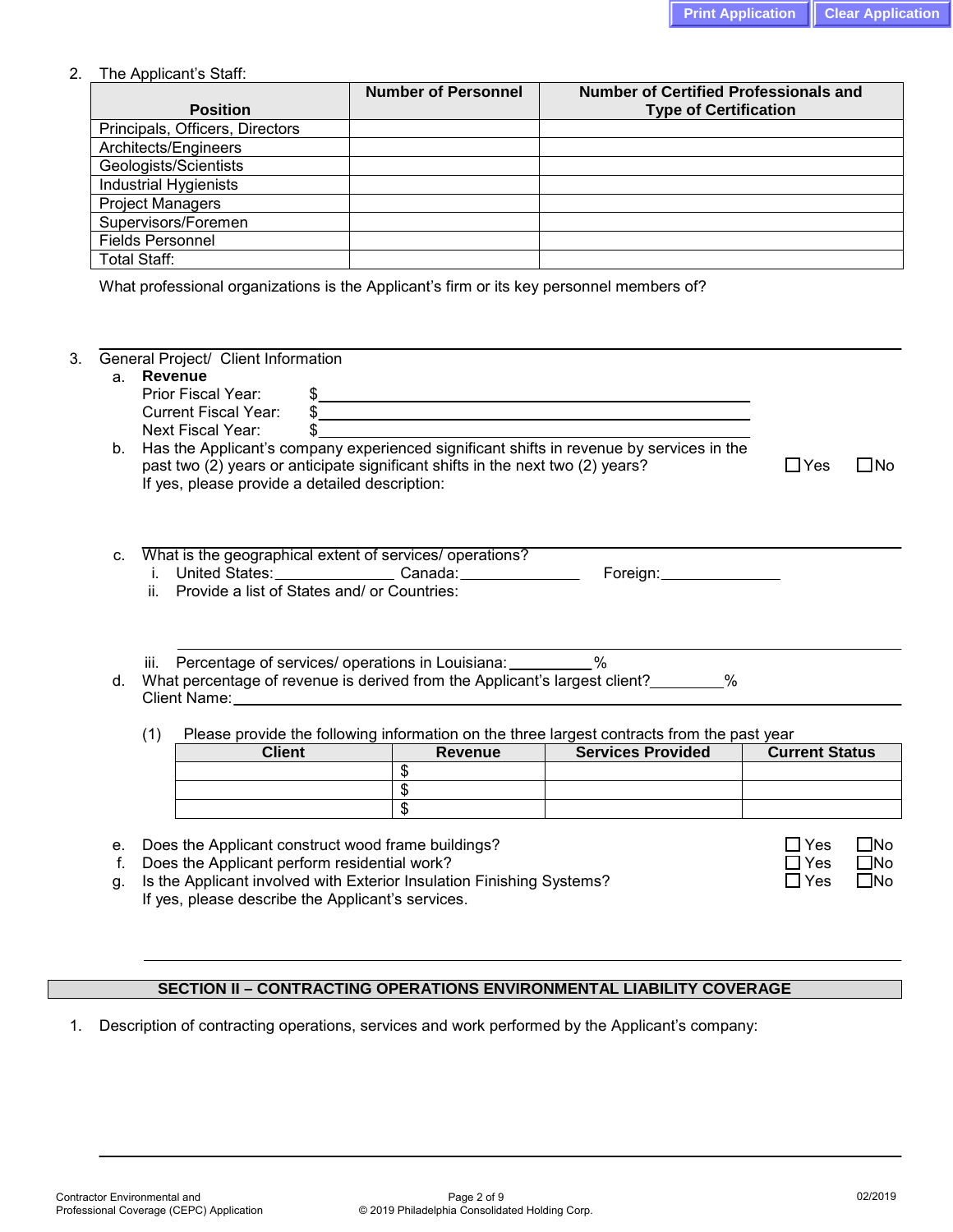2. Please provide the number of vehicles the Applicant operates by type:

| <b>Vehicle Type</b> | <b>Number of</b><br>units | <b>Cargo or Material Hauled</b><br>(indicate if hazardous) | <b>Radius of Operation</b> |
|---------------------|---------------------------|------------------------------------------------------------|----------------------------|
|                     |                           |                                                            |                            |
| Private Passenger   |                           |                                                            |                            |
| Light Truck         |                           |                                                            |                            |
| <b>Medium Truck</b> |                           |                                                            |                            |
| Hvy/Extra Hvy Truck |                           |                                                            |                            |
| <b>Trailers</b>     |                           |                                                            |                            |
| Other:              |                           |                                                            |                            |

 $\blacksquare$ 

3. Does the Applicant's company own, operate or lease any type of waste (i.e. construction, household, or hazardous) recycling, treatment, storage or disposal facility?  $\square$  Yes  $\square$  No If yes, please provide a detailed description:

4. Contracting Services Revenue Breakdown

|                                           |                                                               | $(A) + (B) = 100%$                            |                                 |
|-------------------------------------------|---------------------------------------------------------------|-----------------------------------------------|---------------------------------|
| <b>Contracting Service</b>                | <b>Projected Revenue</b><br><b>Next Twelve (12)</b><br>months | (A)<br>% Work<br><b>Retained In-</b><br>House | (B)<br>% Work Subcontracted Out |
| <b>Contracting Services</b>               |                                                               |                                               |                                 |
| <b>General Contracting</b>                | \$                                                            | $\%$                                          | $\%$                            |
| <b>Construction Management</b>            | $\overline{\mathcal{S}}$                                      | $\frac{8}{6}$                                 | $\frac{1}{6}$                   |
| <b>Excavation/ Grading</b>                | \$                                                            | $\frac{1}{2}$                                 | $\frac{8}{6}$                   |
| Street/Road                               | $\overline{\$}$                                               | $\frac{0}{0}$                                 | $\frac{0}{0}$                   |
| Heavy Highway/Bridge/ Tunnel              | \$                                                            | $\frac{1}{2}$                                 | $\frac{1}{2}$                   |
| <b>Steel Erection</b>                     | \$                                                            | $\%$                                          | $\frac{1}{6}$                   |
| <b>Pipeline Construction/ Cleaning</b>    | \$                                                            | $\frac{1}{2}$                                 | $\frac{8}{6}$                   |
| Utility - Electric/ Gas/ Cable            | $\overline{\$}$                                               | $\frac{0}{0}$                                 | $\frac{0}{0}$                   |
| Water/Sewer                               | \$                                                            | $\frac{1}{2}$                                 | $\frac{1}{6}$                   |
| <b>HVAC</b>                               | \$                                                            | $\%$                                          | $\frac{0}{0}$                   |
| Mechanical                                | \$                                                            | $\%$                                          | $\frac{0}{6}$                   |
| Electrical                                | $\overline{\$}$                                               | $\frac{0}{0}$                                 | $\frac{0}{0}$                   |
| Plumbing                                  | \$                                                            | $\frac{0}{6}$                                 | $\frac{0}{0}$                   |
| Carpentry                                 | \$                                                            | $\%$                                          | $\frac{0}{0}$                   |
| Drywall                                   | \$                                                            | $\%$                                          | $\frac{0}{6}$                   |
| Masonry/Concrete                          | $\overline{\$}$                                               | $\frac{0}{0}$                                 | $\frac{0}{0}$                   |
| Painting                                  | \$                                                            | $\frac{0}{6}$                                 | $\frac{0}{0}$                   |
| Roofing/Insulation                        | $\overline{\$}$                                               | $\%$                                          | $\frac{0}{0}$                   |
| Residential Developer /Home Builder       | \$                                                            | $\frac{1}{2}$                                 | $\frac{1}{2}$                   |
| Process Piping                            | $\overline{\$}$                                               | $\frac{0}{6}$                                 | $\frac{0}{0}$                   |
| Demolition                                | $\overline{\mathbf{S}}$                                       | $\frac{1}{2}$                                 | $\frac{1}{2}$                   |
| Drilling (Type:                           | $\overline{\boldsymbol{\mathfrak{s}}}$                        | $\%$                                          | $\frac{1}{2}$                   |
| Dredging                                  | \$                                                            | $\frac{1}{2}$                                 | $\sqrt{2}$                      |
| Fire Sprinkler                            | $\overline{\$}$                                               | $\frac{0}{6}$                                 | $\frac{0}{6}$                   |
| Industrial cleaning                       | $\overline{\mathbb{S}}$                                       | $\frac{1}{2}$                                 | $\frac{1}{6}$                   |
| Oil Field/Lease Work                      | $\overline{\$}$                                               | $\%$                                          | $\sqrt{2}$                      |
| Marine Construction and Services          | \$                                                            | $\frac{1}{2}$                                 | $\frac{1}{6}$                   |
| Stone/ Metal Restoration                  | $\overline{\$}$                                               | $\frac{0}{6}$                                 | $\frac{0}{6}$                   |
| Fire/ Water Restoration Contractor        | \$                                                            | $\frac{9}{6}$                                 | $\frac{1}{6}$                   |
| Other (Specify):                          | \$                                                            | $\%$                                          | $\%$                            |
| <b>Environmental Contracting</b>          |                                                               |                                               |                                 |
| Soil Excavation                           | \$                                                            | $\frac{0}{6}$                                 | $\frac{0}{6}$                   |
| <b>Groundwater Recovery and Treatment</b> | $\overline{\boldsymbol{\mathsf{s}}}$                          | $\frac{0}{6}$                                 | $\frac{0}{6}$                   |
| In-Situ Soil or Groundwater Treatment     | $\overline{\mathcal{S}}$                                      | $\frac{0}{6}$                                 | $\frac{0}{6}$                   |
| <b>Emergency Spill Response</b>           | $\overline{\mathcal{S}}$                                      | $\frac{0}{6}$                                 | $\frac{0}{6}$                   |
| <b>Barrier or Liner Installation</b>      | \$                                                            | $\frac{0}{6}$                                 | $\frac{0}{6}$                   |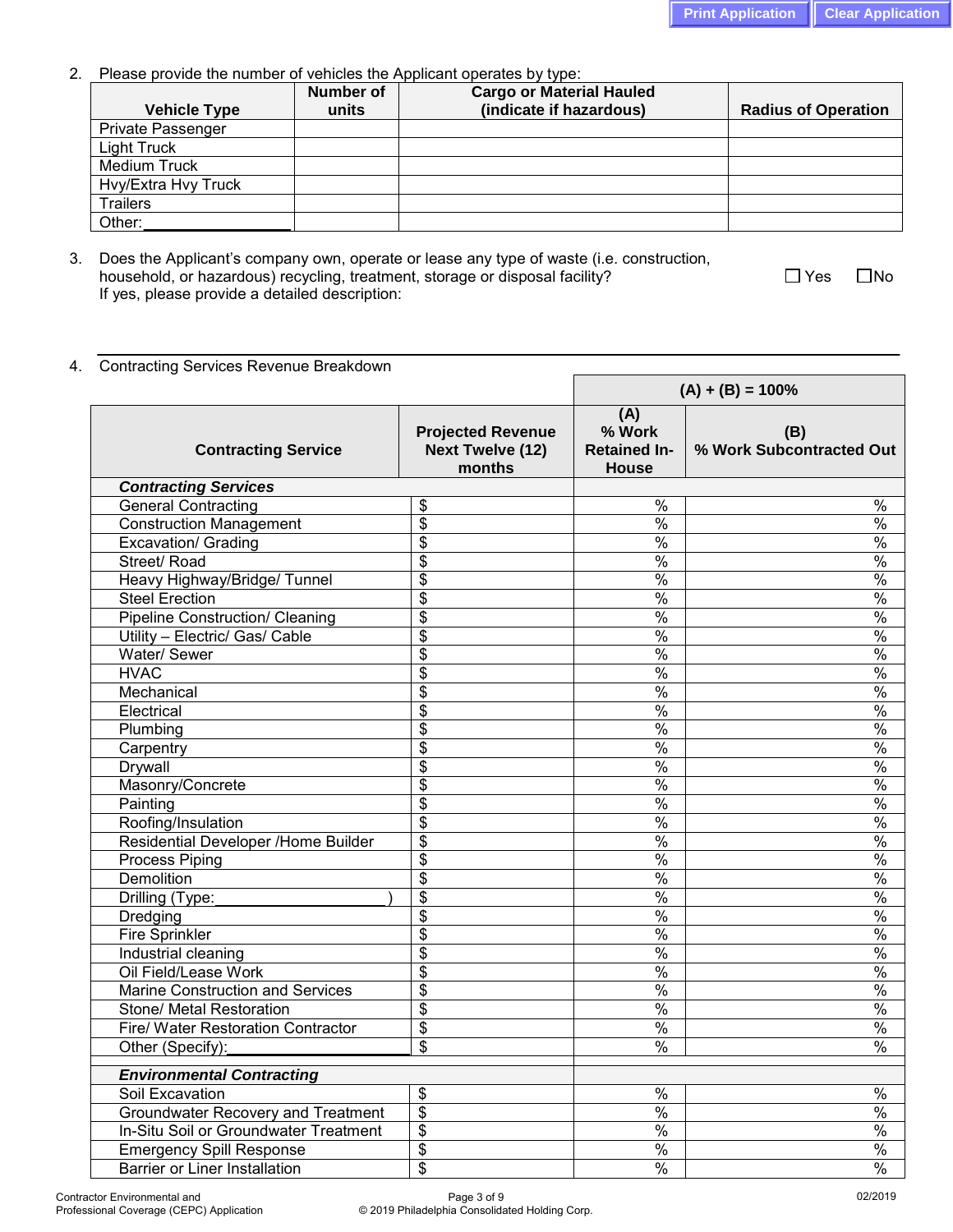| %                   | %             |
|---------------------|---------------|
| \$<br>%             | $\frac{0}{0}$ |
| \$<br>%             | $\frac{0}{0}$ |
| \$<br>$\%$          | $\%$          |
| \$<br>$\%$          | $\%$          |
|                     |               |
| \$<br>$\frac{0}{0}$ | $\%$          |
| \$<br>$\frac{0}{0}$ | $\%$          |
| \$<br>%             | $\%$          |
| \$<br>$\frac{0}{0}$ | $\%$          |
| \$<br>$\frac{0}{0}$ | $\%$          |
| \$<br>$\frac{0}{0}$ | $\frac{0}{0}$ |
| \$<br>%             | $\%$          |
| \$<br>$\frac{0}{0}$ | $\frac{0}{0}$ |
| \$<br>$\%$          | $\%$          |
|                     |               |

### **SECTION III –PROFESSIONAL LIABILITY COVERAGE NAMAL NO RESERVED BY A RIGHT ROLL OF A RIGHT ROLL OF A RIGHT ROLL OF A RIGHT ROLL OF A RIGHT ROLL OF A RIGHT ROLL OF A RIGHT ROLL OF A RIGHT ROLL OF A RIGHT ROLL OF A RIGHT ROL**

1. Description of Professional Services provided by the Applicant's Company:

2. The Applicant's Projected 12 Month Gross Revenue by Project Type **Category Category Percentage Category Percentage Percentage Percentage Percentage Percentage Percentage Percentage Percentage Percentage Percentage Percentage Percentage Percentage Percen** % Industrial/Manufacturing % Industrial/Manufacturing Assisted Living and Retirement  $\frac{96}{20}$  Marine  $\frac{96}{20}$  Marine  $\frac{96}{20}$  Marine  $\frac{96}{20}$  Mining, Petroleum or Chemical  $\frac{96}{20}$ Single Family Homes and Townhomes <br>
Commercial Office or Retail **2008** Mining, Petroleum or Chemical **2008** Road/Highway Commercial Office or Retail  $\frac{96}{20}$  Road/Highway  $\frac{96}{20}$  Road/Highway  $\frac{96}{20}$  Tunnels/ Bridges/Mass Transit  $\frac{96}{20}$  Tunnels/ Bridges/Mass Transit % Tunnels/ Bridges/Mass Transit % 7% Numels/ Bridges/Mass Transit % 7% % 8 Schools: K-12 or University Environmental Medical Facilities or Offices Material Medical Control of Medical Facilities or Offices Medical Control of Medical Control of Medical Facilities or Offices Medical Control of Medical Control of Medical Contro Hospital/Medical Facilities or Offices | Water or Waste Water Plants | % | Water or Waste Water Plants Hotels/Motels % Other (Describe): % 3. The Applicant's Projected 12 Month Gross Revenue by Client Profile<br> **Client** Percentage **Percentage Client Percentage** Contractors % | Industrial –Manufacturers/ Logistics %<br>Design Professionals/ Consultants % | Institutional Design Professionals/ Consultants | Washington Muslim Wall Institutional Developers % Bankers/ Financiers %<br>Government-Federal % Real Estate Managers % Government-Federal  $\begin{array}{c|c} \hline \text{S}} \text{ = } \text{S} \text{ = } \text{S} \text{ = } \text{S} \text{ = } \text{S} \text{ = } \text{S} \text{ = } \text{S} \text{ = } \text{S} \text{ = } \text{S} \text{ = } \text{S} \text{ = } \text{S} \text{ = } \text{S} \text{ = } \text{S} \text{ = } \text{S} \text{ = } \text{S} \text{ = } \text{S} \text{ = } \text{S} \text{ = } \text{S} \text{ = } \text{S} \text{ = }$ Government-State or Local 3a. What percentage of current revenue is from repeat clients? 4. What percentage of the Applicant's current fiscal year gross revenue is Green Building Related? % New Construction **+** % Renovation Retrofit **=** % Total 4a. How many of the Applicant's staff members are LEED Accredited? 5. Does the Applicant utilize Building Information Modeling on any projects?  $\square$  Yes  $\square$  Yes  $\square$  No 6. Project Delivery Methods **Last Completed Fiscal Year | Estimated Current Fiscal Year | Payroll: | Construction Values: | Payroll: | Construction Values: | Payroll: | Construction Values: | Payroll: | Construction Values: | Payroll: | Construction** Construction Only – without any obligations for design or Construction Management Agency Construction Values: Construction Management Agency – holding no design or construction subcontracts. Fees: Construction Values: Fees: Construction Values: Construction Management At Risk – provides consulting services during preconstruction and self performs or holds and manages construction subcontracts during construction phase Fees: Construction Values: | Fees: | Construction Values: Design/Build with in-house design – assume contractual obligations for design and construction where design is substantially performed in-house Fees: Construction Values: | Fees: | Construction Values: Design/Build with subcontracted design – assume contractual obligations for design and construction where Fees: Construction Values: Fees: Construction Values:

design is substantially subcontracted to others

Design Services – performed for others with no contractual obligations for construction or Construction Management<br>Totals:

Fees: Construction Values: Fees: Construction Values: **Totals: Fees: Construction Values: Fees: Construction Values:**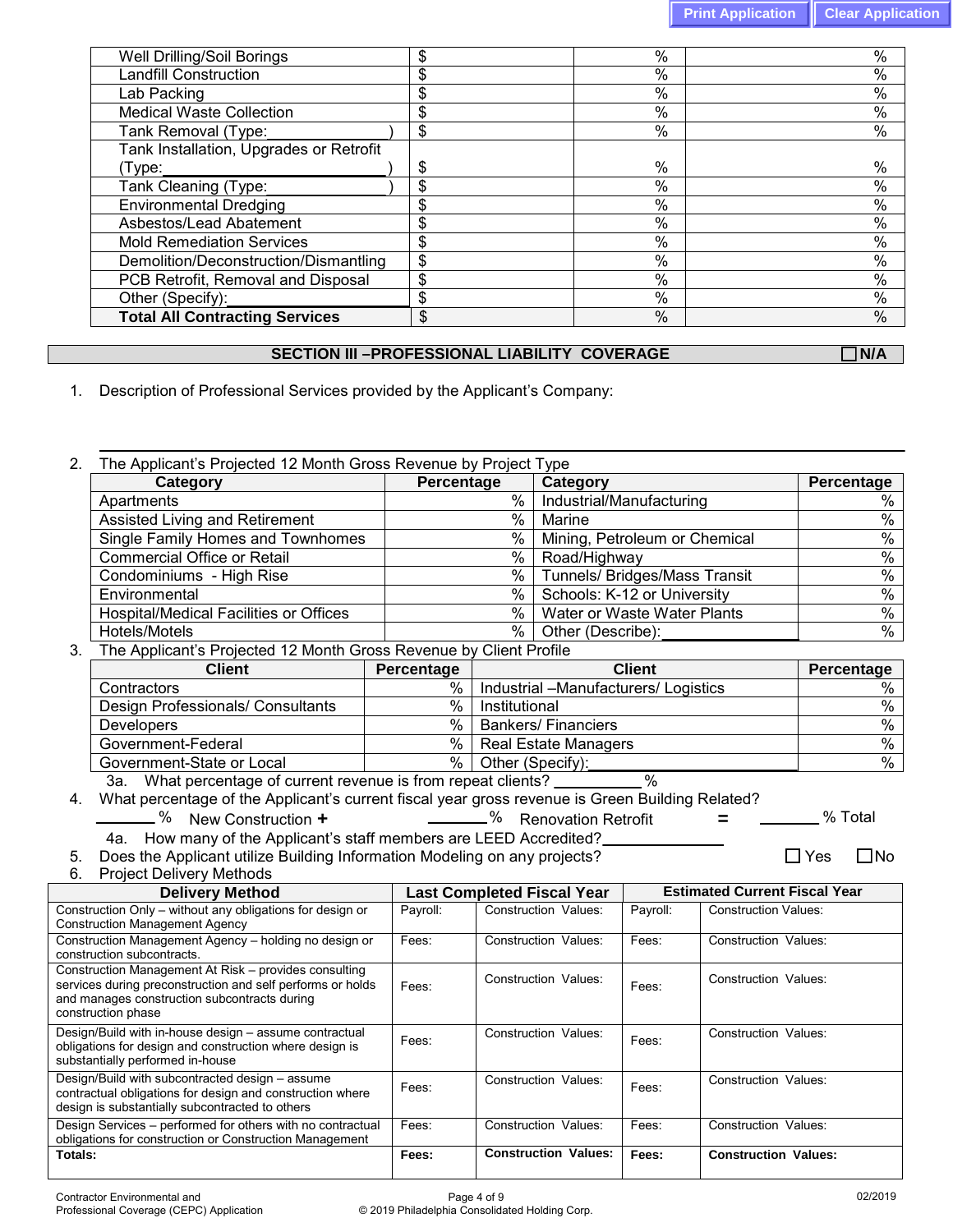| <b>Projected Revenue</b>          | $(A) + (B) = 100%$                                                                                                                                                                                                       |                                                                                                                                                                                                                                                                                                                                                                                       |
|-----------------------------------|--------------------------------------------------------------------------------------------------------------------------------------------------------------------------------------------------------------------------|---------------------------------------------------------------------------------------------------------------------------------------------------------------------------------------------------------------------------------------------------------------------------------------------------------------------------------------------------------------------------------------|
| <b>Next Twelve (12)</b><br>months | (A)<br><b>Percent retained</b><br><b>In-House</b>                                                                                                                                                                        | (B)<br><b>Percent Work</b><br><b>Subcontracted</b>                                                                                                                                                                                                                                                                                                                                    |
| \$                                | %                                                                                                                                                                                                                        | %                                                                                                                                                                                                                                                                                                                                                                                     |
| \$                                | $\%$                                                                                                                                                                                                                     | %                                                                                                                                                                                                                                                                                                                                                                                     |
|                                   | $\%$                                                                                                                                                                                                                     | $\%$                                                                                                                                                                                                                                                                                                                                                                                  |
|                                   |                                                                                                                                                                                                                          | $\%$                                                                                                                                                                                                                                                                                                                                                                                  |
|                                   |                                                                                                                                                                                                                          | $\%$                                                                                                                                                                                                                                                                                                                                                                                  |
|                                   |                                                                                                                                                                                                                          | $\%$                                                                                                                                                                                                                                                                                                                                                                                  |
|                                   |                                                                                                                                                                                                                          | $\%$                                                                                                                                                                                                                                                                                                                                                                                  |
|                                   |                                                                                                                                                                                                                          | $\%$                                                                                                                                                                                                                                                                                                                                                                                  |
|                                   |                                                                                                                                                                                                                          | $\%$                                                                                                                                                                                                                                                                                                                                                                                  |
|                                   |                                                                                                                                                                                                                          | %                                                                                                                                                                                                                                                                                                                                                                                     |
|                                   |                                                                                                                                                                                                                          | %                                                                                                                                                                                                                                                                                                                                                                                     |
|                                   |                                                                                                                                                                                                                          | %                                                                                                                                                                                                                                                                                                                                                                                     |
|                                   |                                                                                                                                                                                                                          |                                                                                                                                                                                                                                                                                                                                                                                       |
|                                   |                                                                                                                                                                                                                          |                                                                                                                                                                                                                                                                                                                                                                                       |
|                                   |                                                                                                                                                                                                                          | %                                                                                                                                                                                                                                                                                                                                                                                     |
|                                   |                                                                                                                                                                                                                          | $\%$                                                                                                                                                                                                                                                                                                                                                                                  |
|                                   |                                                                                                                                                                                                                          | $\%$                                                                                                                                                                                                                                                                                                                                                                                  |
|                                   |                                                                                                                                                                                                                          | $\frac{1}{2}$                                                                                                                                                                                                                                                                                                                                                                         |
|                                   |                                                                                                                                                                                                                          | $\frac{1}{6}$                                                                                                                                                                                                                                                                                                                                                                         |
|                                   |                                                                                                                                                                                                                          | $\frac{1}{6}$                                                                                                                                                                                                                                                                                                                                                                         |
|                                   |                                                                                                                                                                                                                          | $\frac{1}{2}$                                                                                                                                                                                                                                                                                                                                                                         |
|                                   |                                                                                                                                                                                                                          | $\frac{1}{6}$                                                                                                                                                                                                                                                                                                                                                                         |
|                                   |                                                                                                                                                                                                                          | $\frac{1}{6}$                                                                                                                                                                                                                                                                                                                                                                         |
|                                   |                                                                                                                                                                                                                          | $\frac{1}{2}$                                                                                                                                                                                                                                                                                                                                                                         |
|                                   |                                                                                                                                                                                                                          |                                                                                                                                                                                                                                                                                                                                                                                       |
| \$                                |                                                                                                                                                                                                                          | $\%$                                                                                                                                                                                                                                                                                                                                                                                  |
| \$                                |                                                                                                                                                                                                                          | $\%$                                                                                                                                                                                                                                                                                                                                                                                  |
| \$                                |                                                                                                                                                                                                                          | $\%$                                                                                                                                                                                                                                                                                                                                                                                  |
| \$                                |                                                                                                                                                                                                                          | $\%$                                                                                                                                                                                                                                                                                                                                                                                  |
|                                   |                                                                                                                                                                                                                          | $\frac{0}{0}$                                                                                                                                                                                                                                                                                                                                                                         |
|                                   |                                                                                                                                                                                                                          | $\%$                                                                                                                                                                                                                                                                                                                                                                                  |
|                                   |                                                                                                                                                                                                                          | $\frac{0}{0}$                                                                                                                                                                                                                                                                                                                                                                         |
|                                   |                                                                                                                                                                                                                          | $\%$                                                                                                                                                                                                                                                                                                                                                                                  |
|                                   |                                                                                                                                                                                                                          | $\frac{8}{6}$                                                                                                                                                                                                                                                                                                                                                                         |
|                                   |                                                                                                                                                                                                                          | $\%$                                                                                                                                                                                                                                                                                                                                                                                  |
|                                   |                                                                                                                                                                                                                          | $\%$                                                                                                                                                                                                                                                                                                                                                                                  |
|                                   |                                                                                                                                                                                                                          | $\%$                                                                                                                                                                                                                                                                                                                                                                                  |
|                                   |                                                                                                                                                                                                                          | $\%$                                                                                                                                                                                                                                                                                                                                                                                  |
|                                   |                                                                                                                                                                                                                          | %                                                                                                                                                                                                                                                                                                                                                                                     |
|                                   |                                                                                                                                                                                                                          |                                                                                                                                                                                                                                                                                                                                                                                       |
|                                   |                                                                                                                                                                                                                          | $\%$                                                                                                                                                                                                                                                                                                                                                                                  |
|                                   | \$<br>\$<br>\$<br>\$<br>\$<br>\$<br>\$<br>\$<br>\$<br>\$<br>\$<br>\$<br>\$<br>$\boldsymbol{\mathsf{S}}$<br>\$<br>\$<br>\$<br>\$<br>\$<br>\$<br>\$<br>\$<br>\$<br>\$<br>\$<br>\$<br>\$<br>\$<br>\$<br>\$<br>$\frac{1}{2}$ | $\%$<br>$\%$<br>$\%$<br>$\%$<br>$\%$<br>$\%$<br>$\%$<br>$\%$<br>$\%$<br>%<br>$\%$<br>$\%$<br>$\frac{1}{2}$<br>$\frac{1}{2}$<br>$\frac{1}{2}$<br>$\frac{1}{2}$<br>$\frac{1}{2}$<br>$\frac{1}{2}$<br>$\frac{1}{2}$<br>$\%$<br>$\frac{1}{2}$<br>$\frac{1}{2}$<br>$\frac{1}{2}$<br>$\%$<br>$\%$<br>$\%$<br>$\%$<br>$\frac{1}{2}$<br>$\frac{1}{2}$<br>$\%$<br>$\%$<br>$\%$<br>$\%$<br>$\%$ |

## **SECTION IV – NON-OWNED LOCATION COVERAGE ■ ■ ■ ■ ■ N/A**

#### **Please provide the following Waste Disposal information:**

1. Has the Applicant ever been in a legal action or suit or given PRP status concerning the disposal of waste materials?  $\Box$  No If yes, please provide details:

Contractor Environmental and Professional Coverage (CEPC) Application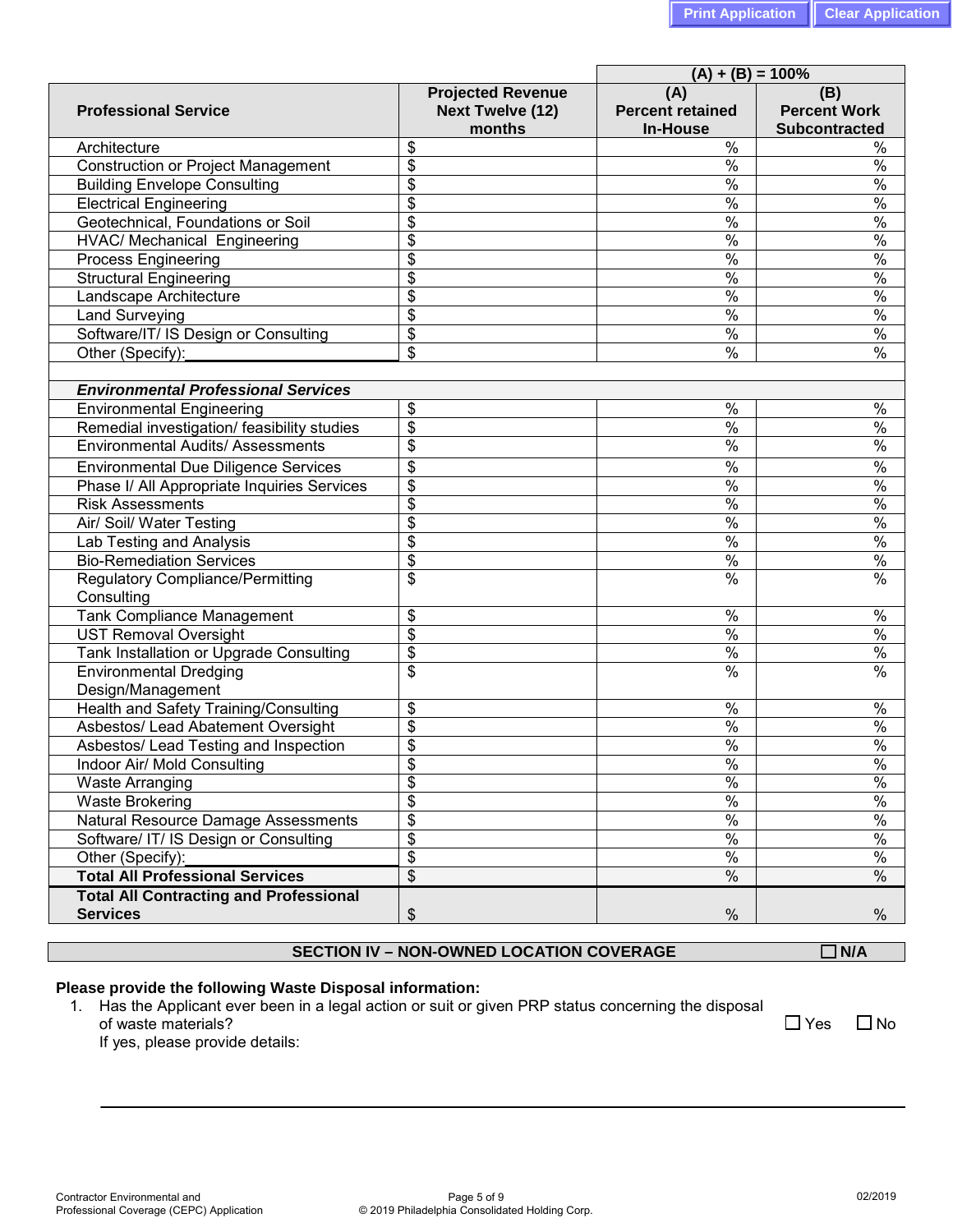| <b>WASTE</b><br><b>SOURCE</b> | <b>TYPE OF WASTE MATERIAL</b>                                         | <b>ESTIMATED</b><br><b>QUANTITY</b> | <b>METHOD OF</b><br><b>TRANSPORTATION</b>         | <b>DISPOSAL</b><br><b>COMPANY/</b><br><b>WASTE SITE</b> |
|-------------------------------|-----------------------------------------------------------------------|-------------------------------------|---------------------------------------------------|---------------------------------------------------------|
| Owned Location                | <b>Construction Debris/Office Trash</b><br>Vehicle Maintenance Fluids | per                                 | $\square$ Own vehicles                            |                                                         |
| $No(s)$ :                     | Hazardous Material (Specify):                                         | $\Box$ month<br>$\Box$ quarter      | $\Box$ Third party carrier<br>(specify):          | by:                                                     |
| $\Box$ Project Sites          | Other (Specify):                                                      | $\Box$ vear                         |                                                   |                                                         |
| $\Box$ Owned Location         | <b>Construction Debris/Office Trash</b><br>$\sqcup$ Vehicle Fluids    | per                                 | $\square$ Own vehicles                            |                                                         |
| $No(s)$ .:                    | $\Box$ Hazardous Material (Specify):                                  | $\sqcap$ month                      | $\Box$ Third party carrier                        | by:                                                     |
| $\Box$ Project Sites          | Other (Specify):                                                      | $\Box$ quarter<br>$\Box$ year       | (specify):                                        |                                                         |
| Owned Location                | Construction Debris/Office Trash<br>Vehicle Fluids                    |                                     |                                                   |                                                         |
| $No(s)$ .: $\qquad \qquad$    | Hazardous Material (Specify):                                         | per<br>$\Box$ month                 | $\Box$ Own vehicles<br>$\Box$ Third party carrier | by:                                                     |
| $\Box$ Project Sites          | Other (Specify): ___________                                          | $\Box$ quarter<br>vear              | (specify):                                        |                                                         |

# **SECTION V - THE APPLICANT'S OWNED LOCATION LIABILITY COVERAGE N/A**

1. Location(s) Name and Address

|      | <b>Name</b> | <b>Address</b> | Description and Operation or<br><b>Activities Performed</b> |
|------|-------------|----------------|-------------------------------------------------------------|
| . .  |             |                |                                                             |
|      |             |                |                                                             |
| . v. |             |                |                                                             |
| -4.  |             |                |                                                             |
| э.   |             |                |                                                             |

|    | Does the Applicant have any environmental site assessments, questionnaires or air, NPDES or<br>other discharge permits that have for the Applicant's location(s) or site(s) listed above?<br>If yes, please attach. | $\Box$ Yes | ΠNo   |
|----|---------------------------------------------------------------------------------------------------------------------------------------------------------------------------------------------------------------------|------------|-------|
| 3. | Are there any existing or historic environmental issues, including reportable discharges or<br>releases of any hazardous substances or pollutants, or remediation conducted at any of the                           |            |       |
|    | Applicant's locations listed above?<br>If yes, please describe:                                                                                                                                                     | l IYes     | ∣ IN∩ |
|    |                                                                                                                                                                                                                     |            |       |

| 4. Are there any anticipated changes in use of the location during the policy period? | $\Box$ Yes | $\square$ No |
|---------------------------------------------------------------------------------------|------------|--------------|
| If yes, please describe:                                                              |            |              |

| Hazardous, Toxic or Bulk Materials Stored at The Applicant's Location<br>5. |                                 |                   |                                   |  |  |  |  |  |  |
|-----------------------------------------------------------------------------|---------------------------------|-------------------|-----------------------------------|--|--|--|--|--|--|
| <b>Location Name/</b>                                                       | <b>Hazardous, Toxic or Bulk</b> | <b>QUANTITY</b>   | <b>STORAGE</b>                    |  |  |  |  |  |  |
| <b>Number</b>                                                               | <b>Material</b>                 | (at any one time) | (on pallet, 55 gallon drum, etc.) |  |  |  |  |  |  |
|                                                                             |                                 |                   |                                   |  |  |  |  |  |  |
|                                                                             |                                 |                   |                                   |  |  |  |  |  |  |
|                                                                             |                                 |                   |                                   |  |  |  |  |  |  |
|                                                                             |                                 |                   |                                   |  |  |  |  |  |  |
|                                                                             |                                 |                   |                                   |  |  |  |  |  |  |

|                                                                                 | 6. Storage Tanks - Please utilize the table and key below provide information about the Applicant's storage |              |  |  |  |
|---------------------------------------------------------------------------------|-------------------------------------------------------------------------------------------------------------|--------------|--|--|--|
| tanks. UST means underground storage tank. AST means aboveground storage tank.  |                                                                                                             |              |  |  |  |
| Are all of the Applicant's tanks in compliance with the applicable regulations? | ∏ Yes                                                                                                       | $\square$ No |  |  |  |
| If no, please provide details:                                                  |                                                                                                             |              |  |  |  |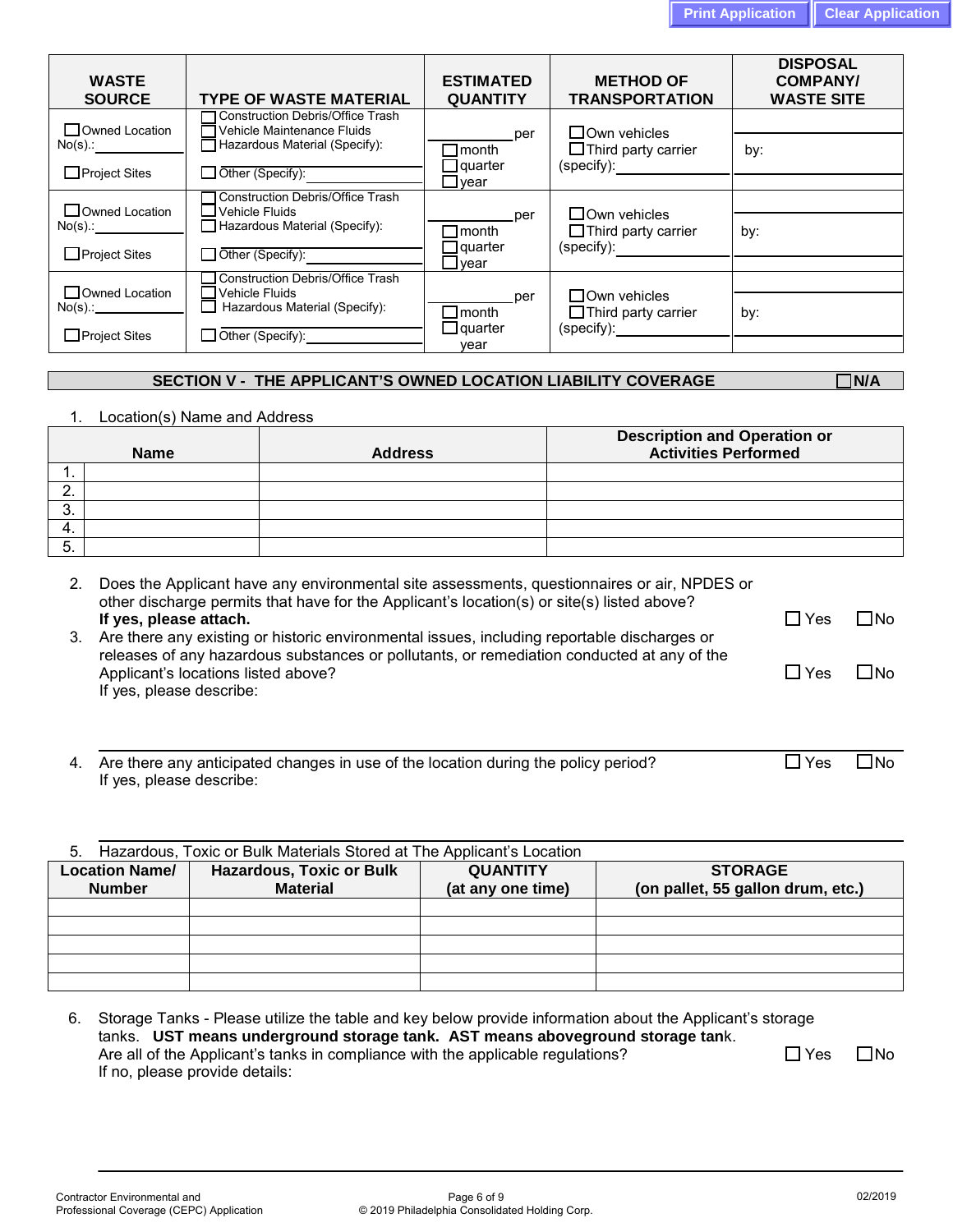|    |                                                                                                                                                                                                                                                                                                                                                                                                               |                          |            |                          |     |                                                                                                                                                                                     |                                          |                                                                                 | <b>Print Application</b>                         |                                       |  | <b>Clear Applica</b>                   |
|----|---------------------------------------------------------------------------------------------------------------------------------------------------------------------------------------------------------------------------------------------------------------------------------------------------------------------------------------------------------------------------------------------------------------|--------------------------|------------|--------------------------|-----|-------------------------------------------------------------------------------------------------------------------------------------------------------------------------------------|------------------------------------------|---------------------------------------------------------------------------------|--------------------------------------------------|---------------------------------------|--|----------------------------------------|
|    | Location<br>and Tank ID<br>No.                                                                                                                                                                                                                                                                                                                                                                                | <b>UST</b>               | <b>AST</b> | <b>Size</b><br>(gallons) | Age | <b>Construction</b><br>(type of<br>material and<br>single wall or<br>double wall)                                                                                                   | <b>Contents</b><br>(specify<br>material) | Leak<br><b>Detection</b><br><b>Prevention</b><br>Method*<br>(specify<br>method) |                                                  | <b>Containment</b><br>(ASTs only)     |  | <b>Piping</b><br>**see<br>key<br>below |
|    |                                                                                                                                                                                                                                                                                                                                                                                                               | □                        | $\Box$     |                          |     |                                                                                                                                                                                     |                                          |                                                                                 | <b>Diked</b>                                     | $\Box$ Yes $\Box$ No<br>Construction: |  |                                        |
|    |                                                                                                                                                                                                                                                                                                                                                                                                               | □                        | $\Box$     |                          |     |                                                                                                                                                                                     |                                          |                                                                                 | <b>Diked</b>                                     | $\Box$ Yes $\Box$ No<br>Construction: |  |                                        |
|    |                                                                                                                                                                                                                                                                                                                                                                                                               | $\Box$                   | $\Box$     |                          |     |                                                                                                                                                                                     |                                          |                                                                                 | <b>Diked</b>                                     | $\Box$ Yes $\Box$ No<br>Construction: |  |                                        |
|    | *If tank tightness testing, leak detection or inventory monitoring and control systems, please provide copies of the most<br>recent test data.<br>**Piping Key: P= pressure flow, S= suction flow, DBW =double wall, SW = single wall                                                                                                                                                                         |                          |            |                          |     |                                                                                                                                                                                     |                                          |                                                                                 |                                                  |                                       |  |                                        |
|    |                                                                                                                                                                                                                                                                                                                                                                                                               |                          |            |                          |     | <b>SECTION VI - RISK MANAGEMENT PRACTICES</b>                                                                                                                                       |                                          |                                                                                 |                                                  |                                       |  |                                        |
| 1. | Does the Applicant have a person dedicated to risk management practices at the Applicant's firm<br>and what percentage of their job responsibilities is considered risk management?<br>$\Box$ Yes                                                                                                                                                                                                             |                          |            |                          |     |                                                                                                                                                                                     |                                          |                                                                                 | $\Box$ No                                        |                                       |  |                                        |
| 2. | <b>Contract Management</b><br>i. What percentage of the Applicant's work is performed under written contract? _____%<br>$\Box$ Yes<br>ii. Are master service agreement utilized?<br>$\Box$ Yes<br>iii. Are consensus documents utilized?<br>$\Box$ Yes<br>iv. Are Limitation of Liability provisions required in contracts?<br>$\Box$ Yes<br>Does the Applicant accept consequential damage provisions?<br>V. |                          |            |                          |     |                                                                                                                                                                                     |                                          |                                                                                 | $\Box$ No<br>$\Box$ No<br>$\Box$ No<br>$\Box$ No |                                       |  |                                        |
| 3. |                                                                                                                                                                                                                                                                                                                                                                                                               |                          |            |                          |     | Does the Applicant have a standard contract or purchase order to use with the Applicant's<br>subcontractors with indemnification/hold harmless provisions in the Applicant's favor? |                                          |                                                                                 |                                                  | $\Box$ Yes                            |  | $\Box$ No                              |
| 4. | Are subcontractors certificates of insurance retained on file?<br>$\Box$ Yes                                                                                                                                                                                                                                                                                                                                  |                          |            |                          |     |                                                                                                                                                                                     |                                          | $\Box$ No                                                                       |                                                  |                                       |  |                                        |
| 5. |                                                                                                                                                                                                                                                                                                                                                                                                               |                          |            |                          |     | Does the Applicant require subcontractors to schedule the Applicant as an Additional Insured?                                                                                       |                                          |                                                                                 |                                                  | $\Box$ Yes                            |  | $\Box$ No                              |
| 6. |                                                                                                                                                                                                                                                                                                                                                                                                               | <b>General Liability</b> |            |                          |     | What limits of insurance does the Applicant require for subcontractors?<br>\$_                                                                                                      | Limit                                    |                                                                                 | $\frac{0}{0}$                                    | Percentage of Time                    |  |                                        |

|     | <b>Professional Liability</b><br>%<br>Limit<br>Limit<br><b>Contractor Environmental Liability</b><br>$\%$<br>$\square$ No<br>$\sqcap$ Yes<br>with mold coverage?<br>$\frac{9}{6}$   | Percentage of Time<br>Percentage of Time<br>Percentage of Time |              |
|-----|-------------------------------------------------------------------------------------------------------------------------------------------------------------------------------------|----------------------------------------------------------------|--------------|
| 7.  | Site Safety and Environmental Management<br>Does the Applicant have a person responsible for site safety management and training?<br>Name of responsible person and qualifications: | $\Box$ Yes                                                     | ∐ No         |
|     | Does the Applicant have a person trained and responsible for environmental compliance?<br>ii.<br>Name of responsible person and qualifications:                                     | $\Box$ Yes                                                     | $\square$ No |
|     | iii.<br>Does the Applicant have formal training and protocols for working in areas with<br>contamination?                                                                           | $\Box$ Yes                                                     | $\Box$ No    |
| 8.  | Does the Applicant have a formal quality assurance and quality control program?                                                                                                     | $\Box$ Yes                                                     | $\square$ No |
| 9.  | Does the Applicant have a training program or procedures to managed water intrusion or mold?<br>If yes, please provide.                                                             | $\Box$ Yes                                                     | $\square$ No |
| 10. | Does the Applicant have training program or procedures to control and manage legionella?<br>If yes, please attach.                                                                  | $\Box$ Yes                                                     | $\square$ No |

11. Does the Applicant take title or manifest to other's waste materials?  $\square$  Yes  $\square$  No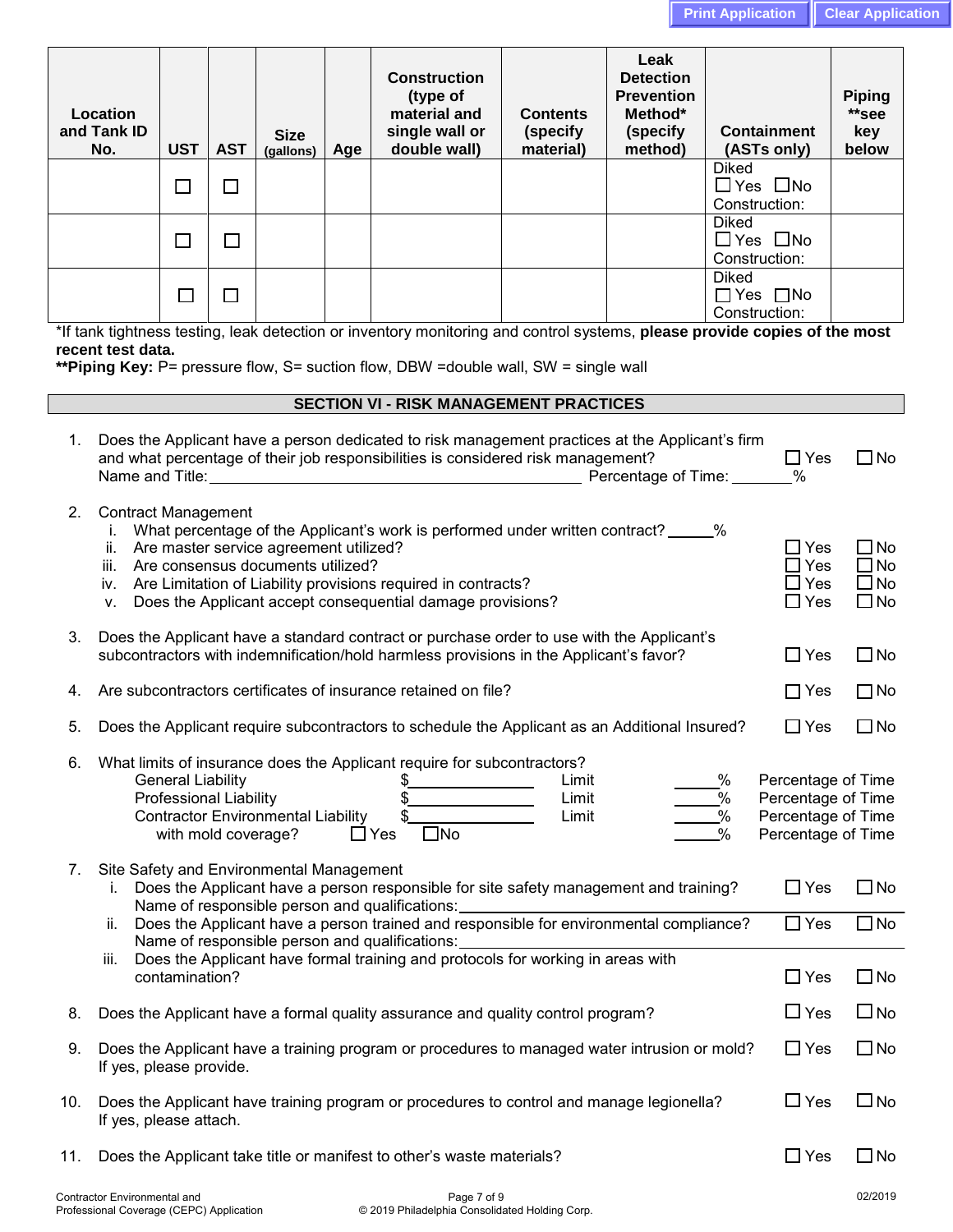### 12. Current Insurance Program

|    | Coverage                                                                                                                                                                                                                      |                                                                                                                                                                                                                                                                                                                                                           | <b>Carrier</b> | Limit<br>Incident/Aggregate                                                                                                                                                                                                                                                                               | <b>Deductible</b>         | <b>Policy</b><br>Term/<br><b>Expiration</b><br><b>Date</b> | <b>Retroactive</b><br><b>Date</b> |               | Premium      |
|----|-------------------------------------------------------------------------------------------------------------------------------------------------------------------------------------------------------------------------------|-----------------------------------------------------------------------------------------------------------------------------------------------------------------------------------------------------------------------------------------------------------------------------------------------------------------------------------------------------------|----------------|-----------------------------------------------------------------------------------------------------------------------------------------------------------------------------------------------------------------------------------------------------------------------------------------------------------|---------------------------|------------------------------------------------------------|-----------------------------------|---------------|--------------|
|    |                                                                                                                                                                                                                               | <b>General Liability</b>                                                                                                                                                                                                                                                                                                                                  |                | \$                                                                                                                                                                                                                                                                                                        | \$                        |                                                            |                                   | \$            |              |
|    |                                                                                                                                                                                                                               | <b>Professional Liability</b>                                                                                                                                                                                                                                                                                                                             |                | \$                                                                                                                                                                                                                                                                                                        | \$                        |                                                            |                                   | \$            |              |
|    | Contractor                                                                                                                                                                                                                    |                                                                                                                                                                                                                                                                                                                                                           |                | \$                                                                                                                                                                                                                                                                                                        | \$                        |                                                            |                                   | \$            |              |
|    |                                                                                                                                                                                                                               | <b>Environmental Liability</b><br>Site Environmental                                                                                                                                                                                                                                                                                                      |                |                                                                                                                                                                                                                                                                                                           |                           |                                                            |                                   |               |              |
|    | Liability                                                                                                                                                                                                                     |                                                                                                                                                                                                                                                                                                                                                           |                | \$                                                                                                                                                                                                                                                                                                        | $\boldsymbol{\mathsf{S}}$ |                                                            |                                   | \$            |              |
|    | Does the Applicant's current environmental or professional Liability program provide any<br>İ.<br>project excess coverage for any projects?<br>$\Box$ Yes<br>$\square$ No<br>If yes, please describe the situation in detail. |                                                                                                                                                                                                                                                                                                                                                           |                |                                                                                                                                                                                                                                                                                                           |                           |                                                            |                                   |               |              |
|    | Has any Underwriter refused, canceled, or non-renewed coverage?<br>ii.<br>(Not applicable in Missouri)<br>If yes, please describe the situation in detail.                                                                    |                                                                                                                                                                                                                                                                                                                                                           |                |                                                                                                                                                                                                                                                                                                           |                           |                                                            |                                   |               | $\square$ No |
|    |                                                                                                                                                                                                                               |                                                                                                                                                                                                                                                                                                                                                           |                | <b>SECTION VII - LOSS INFORMATION</b>                                                                                                                                                                                                                                                                     |                           |                                                            |                                   |               |              |
| 1. | Has the Applicant or any other party to the proposed insurance ever been subject to disciplinary<br>action as a result of their professional services or contracting operations?<br>$\Box$ Yes<br>$\square$ No                |                                                                                                                                                                                                                                                                                                                                                           |                |                                                                                                                                                                                                                                                                                                           |                           |                                                            |                                   |               |              |
| 2. | In the past five (5) years:<br>a. Has any claim been made against the Applicant's company, including any predecessor<br>companies or any company that the Applicant own control or manager, or any member of                  |                                                                                                                                                                                                                                                                                                                                                           |                |                                                                                                                                                                                                                                                                                                           |                           |                                                            |                                   |               |              |
|    | b.                                                                                                                                                                                                                            | such companies concerning or alleging liability for contamination or as a result of the<br>Applicant's professional services or contracting operations?<br>Have there been any claims made against the Applicant resulting from the actual or alleged<br>release of pollutants at, on, under, or from the Applicant's location for which the Applicant is |                |                                                                                                                                                                                                                                                                                                           |                           |                                                            |                                   | $\Box$ Yes    | $\square$ No |
|    |                                                                                                                                                                                                                               | seeking coverage?                                                                                                                                                                                                                                                                                                                                         |                |                                                                                                                                                                                                                                                                                                           |                           |                                                            |                                   | $\Box$ Yes    | $\square$ No |
| 3. |                                                                                                                                                                                                                               |                                                                                                                                                                                                                                                                                                                                                           |                | Is the Applicant aware of any fact or circumstance that could reasonably be expected to result in<br>any professional services or contracting services or environmental liability claim, suit, government<br>action or notice of incident against the Applicant's company or any party to this insurance? |                           |                                                            |                                   | $\square$ Yes | $\square$ No |